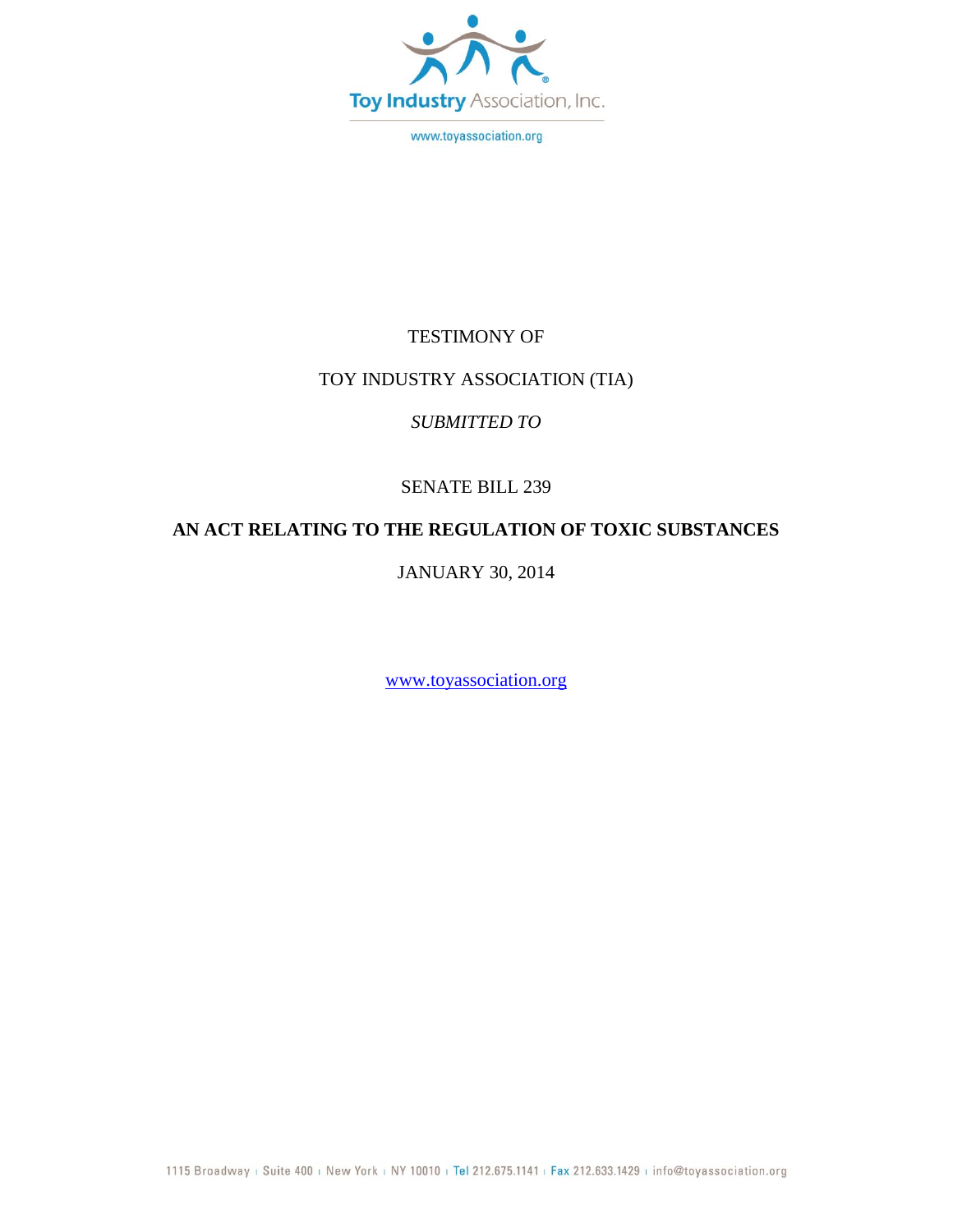Chairman Ayer and members of the Committee on Health and Welfare, the Toy Industry Association (TIA) appreciates this opportunity to provide testimony in on Senate Bill 239. TIA is a not-for-profit trade association composed of approximately 700 members, both large and small in size, located throughout North America and there are 35 small toy companies based in Vermont.

The Toy Industry Association and its members have long been leaders in toy safety. In this role, we develop safety standards for toys, working with industry, government, consumer organizations, and medical experts. TIA commends the bill sponsors for their keen interest in the safety of children. We share that interest, and our industry is founded on the mission of bringing fun and joy to children's lives – and in that pursuit protecting the safety of our young consumers is our top priority.

However, we have serious concerns regarding Senate Bill 239 as it does not consider the existing robust safety system for toys sold in this country – including federal regulation and international standards - and will create unnecessary burden on companies doing business in Vermont with arguably no measurable increase in safety. It further will burden the State to implement a chemical assessment, reporting, and restriction system at a time when resources are scarce.

# **Toys are Already Highly Reviewed for Safety**

**Safety is the number-one priority for toy manufacturers**. TIA's members perform rigorous safety assessments prior to the marketing of any product and take into consideration potential impacts on a consumer or child. In addition to meeting stringent internal product safety requirements, toys sold in the U.S. must also comply with numerous federal safety and environmental regulations under a variety of laws and regulations including:

- The Consumer Product Safety Improvement Act (CPSIA) signed into law in 2008,
- The Consumer Product Safety Act (CPSA),
- The Child Safety Protection Act (CSPA),
- The Federal Hazardous Substances Act (FHSA),
- The ASTM Safety Specification on Toys (which was adopted as a mandatory federal standard on February 10, 2009), and
- The Toxic Substances Control Act.

Under this network of requirements, it is illegal to sell toys or children's products containing various substances known to be harmful to children and to which children might be exposed. TIA continues to support strong regulations for toys but they must be safety-based and national in scope to allow for consistently safe products across the nation.

# **Legislation Relies on Flawed Scientific Approach**

This legislation is fundamentally flawed in that it lacks the scientific resources and justification to create such a **complex and costly new regulatory system**. Senate Bill 239 would require the Agency of Natural Resources to identify chemicals of concern and then require manufacturers and distributors of products that contain "priority chemical" compounds to report the presence of a chemical. These chemicals could then be banned in a short timeframe and manufacturers of products containing a priority chemical would be mandated to find and use a "safer alternative," with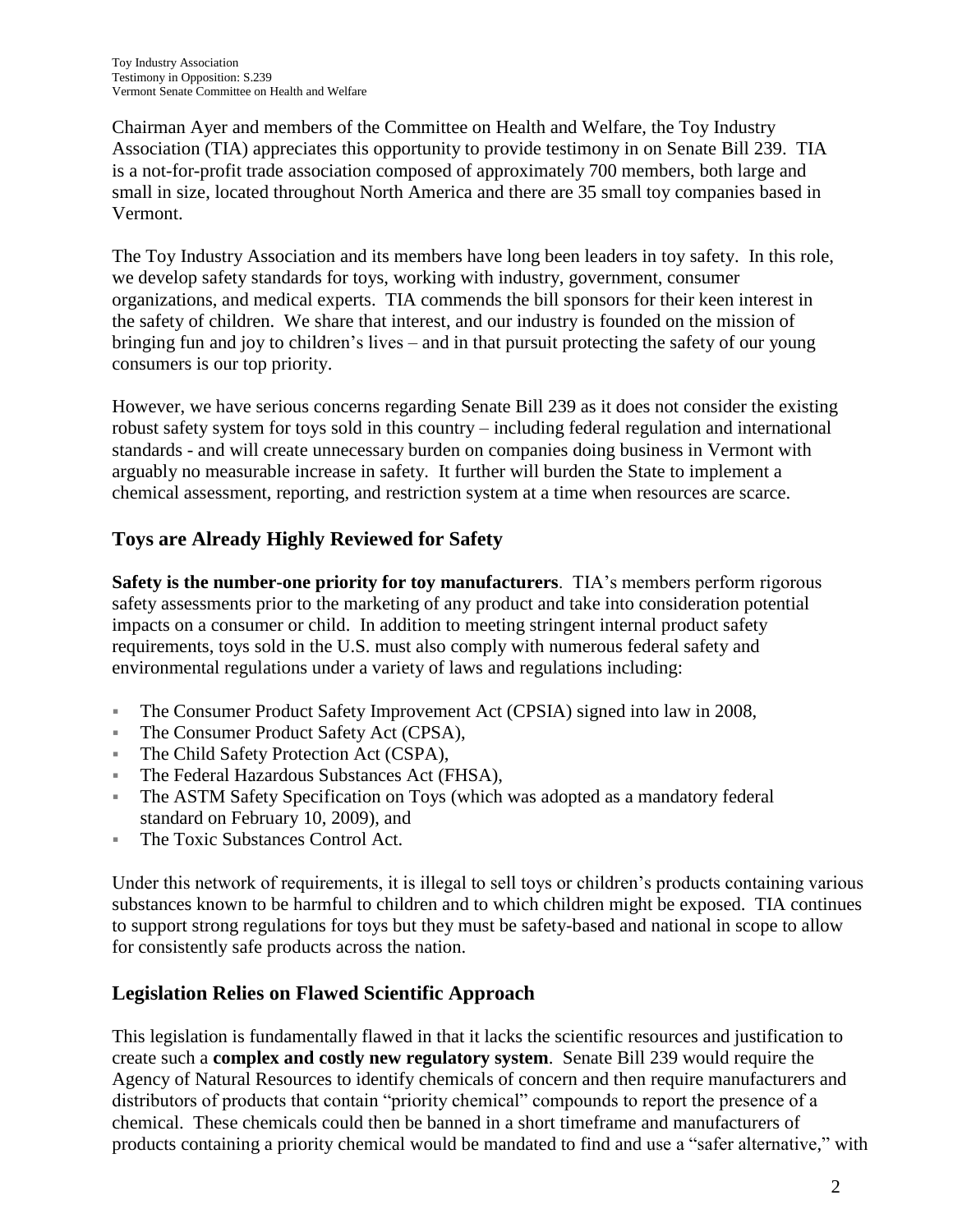little time to do a proper assessment on such a replacement. This scenario would likely result in regrettable substitutions and provides a disincentive to carefully consider all data on alternative chemicals.

This approach to chemicals management is based on the flawed premise that the mere presence of a chemical with certain hazard traits equates to a safety concern. Rather, safety assessments that consider exposure and harm are the key to ensuring that products are safe when used by consumers and children. Safety assessments are necessary to ensure that toys are safe for use and existing federal and international regulatory structures already ensure that toys are reviewed in this manner. Additionally, toy manufacturers have knowledge of their products' use patterns and physical requirements and make safety and protecting human health an essential element of product development and product stewardship.

Policies that seek to restrict the use of certain chemicals or products must be based on credible, safety-based science and should include full consideration of the level of exposure and harm. No clear recognition of safety or exposure is included in this bill. Specifically, there is **no allowance for situations where there is little or no route of exposure** to a "chemical of concern" and the risks from a substance are adequately controlled. Without establishing a clear criterion that prioritizes action to exposure and safety concerns, from a substance, in a product; decisions under this program are likely to result in inflexible chemical bans, and create the potential for regrettable substitutions.

### **Immense Cost to Businesses and the State of Vermont**

Legislation to regulate "chemicals of concern" in consumer products and toys places an immense burden on manufacturers and government agencies. State-based standards that are inconsistent with international, federal or other state requirements make compliance difficult and costly, threatening the viability of toy manufacturers, distributors and retailers in Delaware. In other states that are attempting to implement legislation addressing similar issues, there have been significant costs for both the government and businesses

In California, where similar legislation passed in 2008, it is estimated that **it will cost the State \$7.3 million over the first five years to implement a similar program<sup>1</sup>** . In Maine, estimates show that the hidden fiscal burden associated with the implementation of an identical program would be **\$900,000 to \$1.6 million** in initial start-up costs and an additional **\$900,000 to \$2.2**  million annually<sup>2</sup>. In Maryland, the estimated cost of similar legislation considered this year would be more than  $$500,000$  per year<sup>3</sup> in addition to proposed fees on industry.

Finally, in Washington State, a chemical reporting program will **cost businesses up to \$27.6**  million in the first year and up to \$69.5 million over the first 20-years<sup>4</sup> just for testing data needed to comply with the program. Additionally, Washington State notes that over the course

 $\overline{a}$ <sup>1</sup> California State House Appropriations Committee Fiscal Summary, AB 283. Available at[: http://info.sen.ca.gov/pub/07-](http://info.sen.ca.gov/pub/07-08/bill/asm/ab_1851-1900/ab_1879_cfa_20080807_131956_sen_comm.html) [08/bill/asm/ab\\_1851-1900/ab\\_1879\\_cfa\\_20080807\\_131956\\_sen\\_comm.html](http://info.sen.ca.gov/pub/07-08/bill/asm/ab_1851-1900/ab_1879_cfa_20080807_131956_sen_comm.html)

<sup>2</sup> *Considerations and Potential Costs Associated with Implementing Maine LD 2048*. Prepared by ICF International, March 31, 2008 for American Chemistry Council.

<sup>3</sup> Maryland Department of Legislative Services, *Fiscal and Policy Note – SB 637. See: <http://mlis.state.md.us/2011rs/billfile/sb0637.htm>*

<sup>4</sup> Washington Council of Ecology, *Preliminary Cost-Benefit and Least Burdensome Alternative Analysis*, Pages 8-11. 10-01-035.